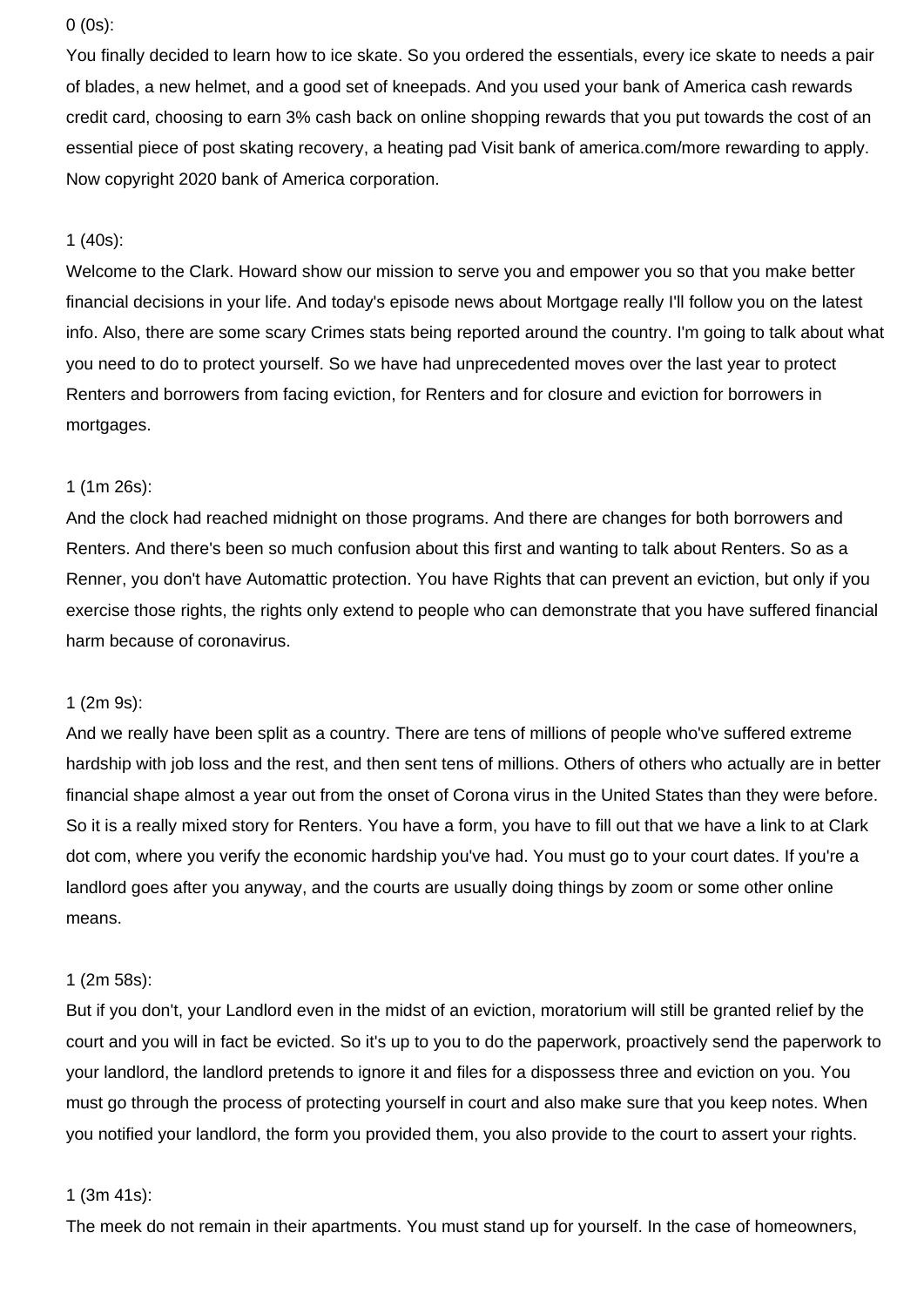there are more protections because with Renters once the moratorium lifts, which is likely this spring, that that will with at that point, you in theory are suppose to pay all your back rent. Now that's not realistic, right? If you've been unemployed or underemployed for a year, but the landlords will be free at that point to move forward with an eviction before moratoriums lift.

### 1 (4m 25s):

And when your financial situation does start to stabilize, I said, when not, if you want to approach your landlord and see if you can work out a payment plan with them to start working on the back rent, otherwise all the eviction moratorium did was buy you time, but you still face and ultimate eviction for people that are Mortgage borrowers. It's a different process. And now that process has split people who have FHA mortgages. Now have a better blanket of protections than people who have loans that are underwritten behind the curtain by a Fannie Mae or Freddie Mac.

### 1 (5m 8s):

Most people's loans are in fact underwritten by a Fannie Mae or Freddie Mac The foreclosure moratorium has been extended 90 more days for people with Fannie Mae or Freddie Mac. If you are in a, some kind of Forebearance you get 90 days added to that. If you need it beyond what was originally a maximum 12 months in the case of FHA borrowers, you now have protection till early summer, till June 30th, in order to then work out a new payment arrangement.

## 1 (5m 49s):

The FHA because it is a direct federal agency loan. The FHA we'll have a fairly standardized procedures met point on what your workout we'll be, how you will eventually make good on the money that you did not pay over the last year. And the case of Fannie Mae and Freddie Mac. There will be a number of different ways that lenders deal with you. They have some latitude in how they work out payment plans with you. The likeliest course that will work for most people is the miss months or a full year or so of mortgage payments will be added on to the back of your loan as an additional months or year or a little more to your wealth.

### 1 (6m 44s):

That is for many people going to be the best arrangement. But again, you cannot be passive. You must be active here and you just don't stop paying. And when the moratoriums over, you just don't say, okay, everything is going to be great. You are the one who's got to be active with your lender on coming up with a workout arrangement, what they do in commercial real estate, all the time with commercial mortgages or workouts, and you will be doing a workout of your Mortgage, where it works for you and the lender. It's time for your questions. You posted for me at Clark dot com slash ask Christa, which got today.

## 2 (7m 28s):

Well, ed is currently in Utah and he says, Clark, I'm looking at setting up a virtual mailbox to these work, the same as physical mailboxes. Can I use this as a legitimate street address to cover my insurance policies,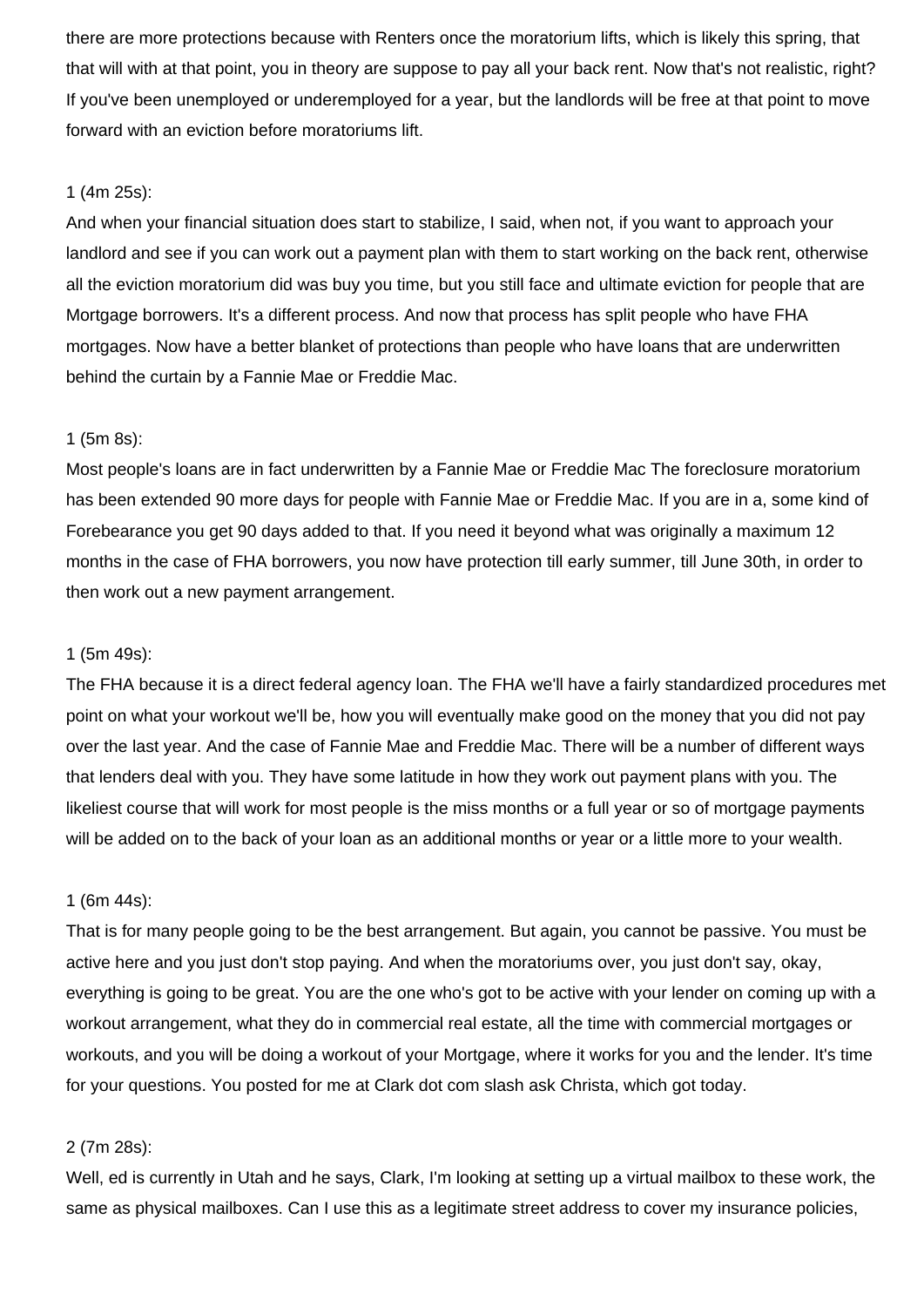including auto rental homeowners and umbrella policies, I will be traveling and won't have a physical home address.

# 1 (7m 49s):

Oh, this is an interesting question. And a very gray area. There are a, an unknown number of people that may be a past a million or so, who do in fact have no permanent set of address. They live and Harvey's is so many people, especially since the pandemic now du and there are any have a number of services available all over the country where they give you a street address and unit number instead of a box number. And it could be a ups store or a FedEx place or other facilities like that.

### 1 (8m 30s):

It could be one of those office suite kind of places. They open your mail for you. They scan it and email the scan mail to you. And there are people who this works great for the one thing you really want to think about using any of these services is are their people insured or bonded? If somebody turns out to be an identity thief or something like that, where could have a field day because you're trusting them to be the organization, opening your mail, as for it being established with insurance in the rest, this is where it gets really gray is whether or not you have a true proper domicile that's, what's considered to be your permanent location, permanent address.

## 1 (9m 18s):

And this has been a, both an opportunity. And in some places, a scandal with people establishing specifically residency and the state of Montana has a very, very favorable tax treatment for people that are nomadic and the state of Montana. They have been people using Montana billing addresses when they're actually fully residing somewhere else, don't engage in that. But if you are truly a nomadic person, that's one place you should look at is where you set down your at least virtual routes.

### 2 (9m 56s):

Kathy and Rhode Island says, I recently tried setting up a credit karma account, given that my credit is frozen. They will only complete the setup of my account. If I submit a copy of my driver's license and social security card, this sounds like a scam to me submitting these documents just makes me even more vulnerable to identity theft or fraud. Is there another option to consider?

# 1 (10m 17s):

Yes. And it's a much better option. You can temporarily thaw your credit for just the day, if you want, or a couple of days. And then you will be able to establish your identity with credit karma properly. And then your credit goes back, refroze a much better idea than you mailing in personal documents like that. So it is TransUnion and Equifax that you, ah, with the two of them that you temporarily Thall your credit, it takes about, Oh, to two and a half minutes to thaw your credit with one of the credit bureaus is really easy to do that.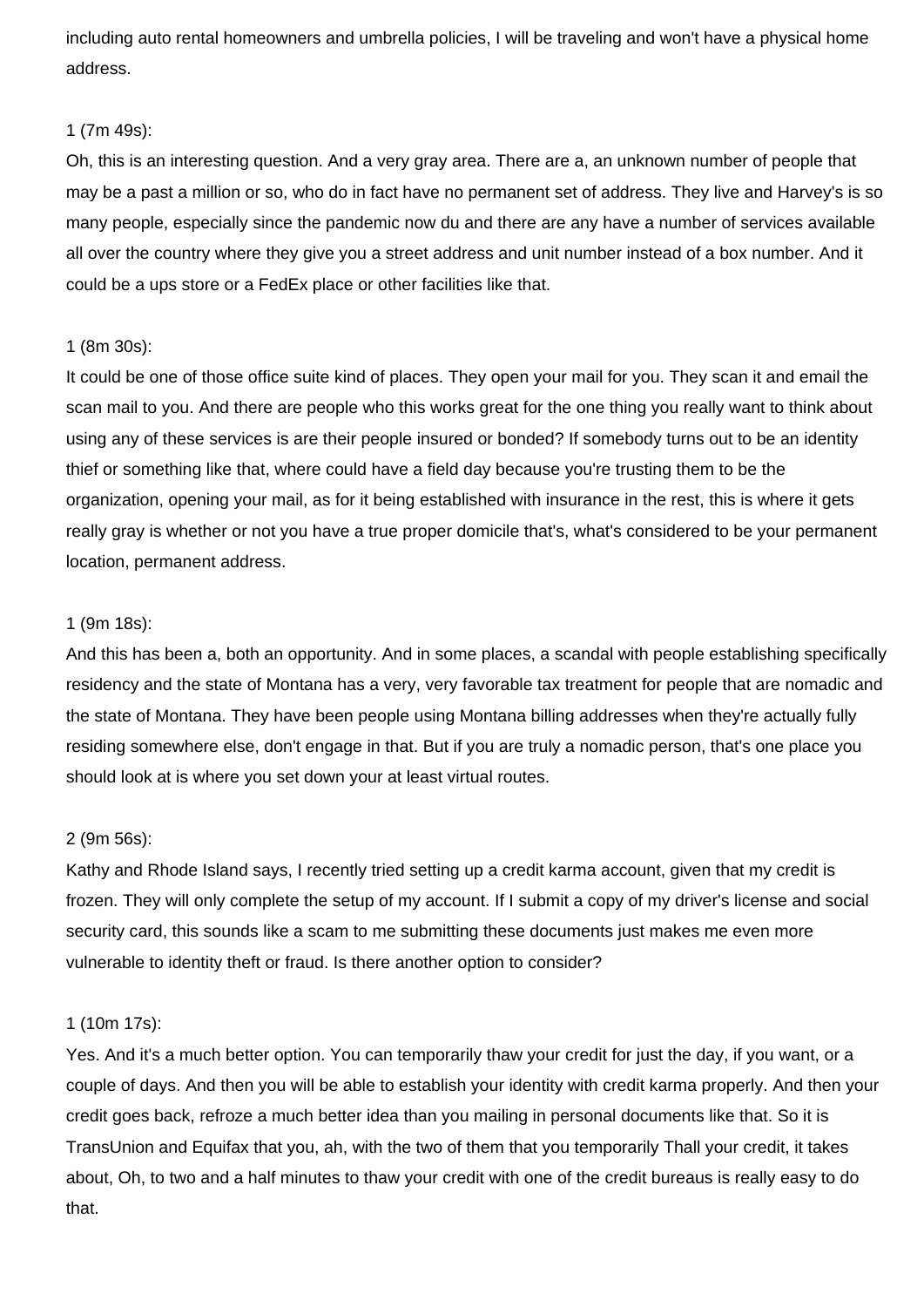# 1 (11m 1s):

And then it goes right back frozen. And that's what I would recommend. And Krista, my credit score on credit karma has been going down. So you see, I shouldn't have walked to see that my score is down how much a 30 points. Wow. Went to jail last month. It says my utilization is too high. Now it's 10%. Okay,

### 2 (11m 28s):

Well, you're not looking to borrow any money anyway, right? Because you pay everything off,

## 1 (11m 31s):

Everything in full. Yep. So coming up, I want to talk about crime. Something that really has created a wave of fear across the United States. And I want to talk about the things you can do and I can do that will lease Prevent us being victims of some of the non-violent crimes that are the ones zooming up the most.

## 0 (12m 1s):

You decided to upgrade your outdoor deck. So you ordered the essentials, a power washer or a set of patio chairs and a shiny new grill. And you used your bank of America, cashew awards, credit card, choosing to earn 3% cash back on online shopping or up to 5.2, 5% as a preferred rewards member, which you put towards the cost of your most essential deck. Addition, a bird feeder apply for yours@bankofamerica.com slash More rewarding copyright 2020 bank of America corporation.

### 2 (12m 36s):

This episode is brought to you by progressive saving money on your car. Insurance is easy with progressive. It's an average savings of over \$750 for customers who switch and save. In fact, customers can qualify for an average of six discounts on the auto policy with a progressive including discounts or just for starting a quote online or having multiple vehicles on their policy. Get your quote online@progressive.com and see how much you can be saving national annual average auto insurance savings by new customers surveyed in 2019 potential savings will vary discounts, vary and are not available in all States and situations.

## 1 (13m 17s):

The crime stats have been a real issue during the last year with Corona virus is a, any category you can look at in crime has gone up and the numbers have been pretty scary across the country. Not just Metro big Metro areas, even smaller communities have seen a rise in crime. And the good news, even though there have been these increases and murders around the United States and violent crime shootings, that sort of thing, they still represent a tiny portion of overall crime.

## 1 (14m 2s):

For most of us, the crime we're going to deal with is somebody breaking into our car or somebody's stealing our car. You know, in the past we were told, never leave things visible in our car. Well, now over the last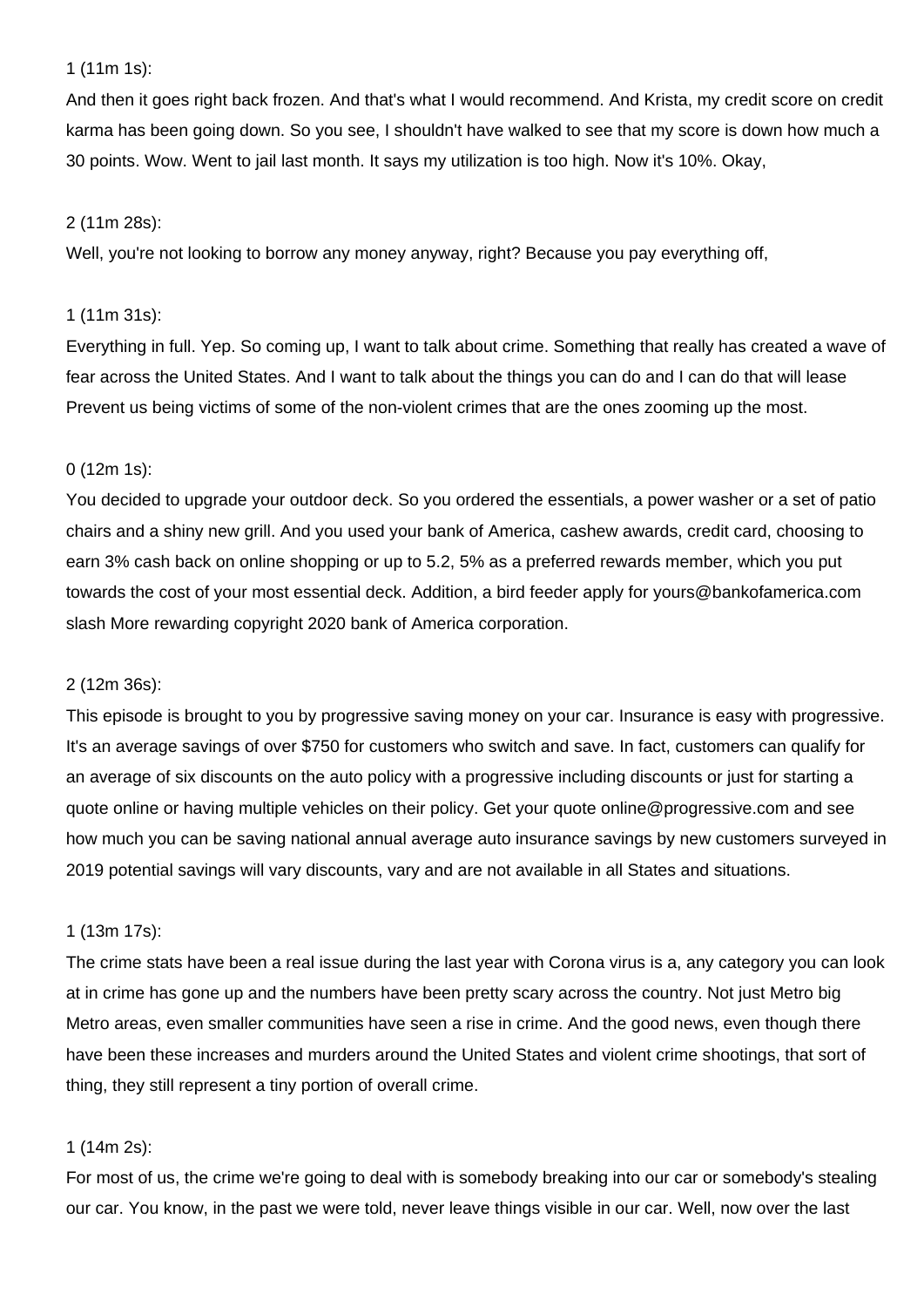year, people are seeing their vehicles broken into regularly who have nothing visible in the car. That's led to people in some parts of the country to actually leave their vehicles unlocked or even leave windows down. So there are a criminal doesn't break the window because the biggest hassle, somebody breaks your window, but then you got to go get the thing fixed and there's glass all over your car.

# 1 (14m 50s):

And I have actually experienced car. Break-ins five times over my driving lifetime five times I've had windows broken. You know why I've had that happen five times, one time. I like an idiot. I left a camera when people used to love cameras and cameras or something people use other than the ones built in their phone. I left a camera on the back seat of a car and the window got smashed and the camera was taken my bad mistake. But the other times my car was broken into.

# 1 (15m 31s):

It was because of my cheapness. Christa. Do you know why that was? Because the cheapest?

# 2 (15m 38s):

Oh, I'm guessing it's because you found your free parking somewhere far away from wherever you were going.

# 1 (15m 44s):

Yeah, I tended over the years, there would be times I'd park in marginal areas because the parking was free and I didn't want to pay and I'd come back and I'd find the windows smashed.

# 2 (15m 55s):

I bet the thieves were sad though, when they didn't find much in a car or you have.

# 1 (15m 60s):

Yeah, but I had to deal every time with the window so that I've learned not to do anymore. I still will look for free parking, but if the neighborhood starts to get sketchy, then I bail on that so that I got a little smarter on. But the thing is people breaking in, even when there's nothing visible and then rifling through the glove box are popping a lever so they can go in the trunk or whatever. So for those reasons, it is a good idea for you to consider leaving your car unlocked. Now, when you park it now, it means when you come back to your car, always look on the back for board to make sure there's nobody in the vehicle waiting for you.

# 1 (16m 47s):

But that way you're likely to prevent the hassle factor of the busted window. Now, the other thing I see it every single week, that's people who pull up somewhere like to run in, to get, carry out food, pull up to the convenience store or whatever. They may leave the car running, running. And that's like, you posted a giant neon sign on your vehicle, steal me. You know, there have been these horrific stories about people who run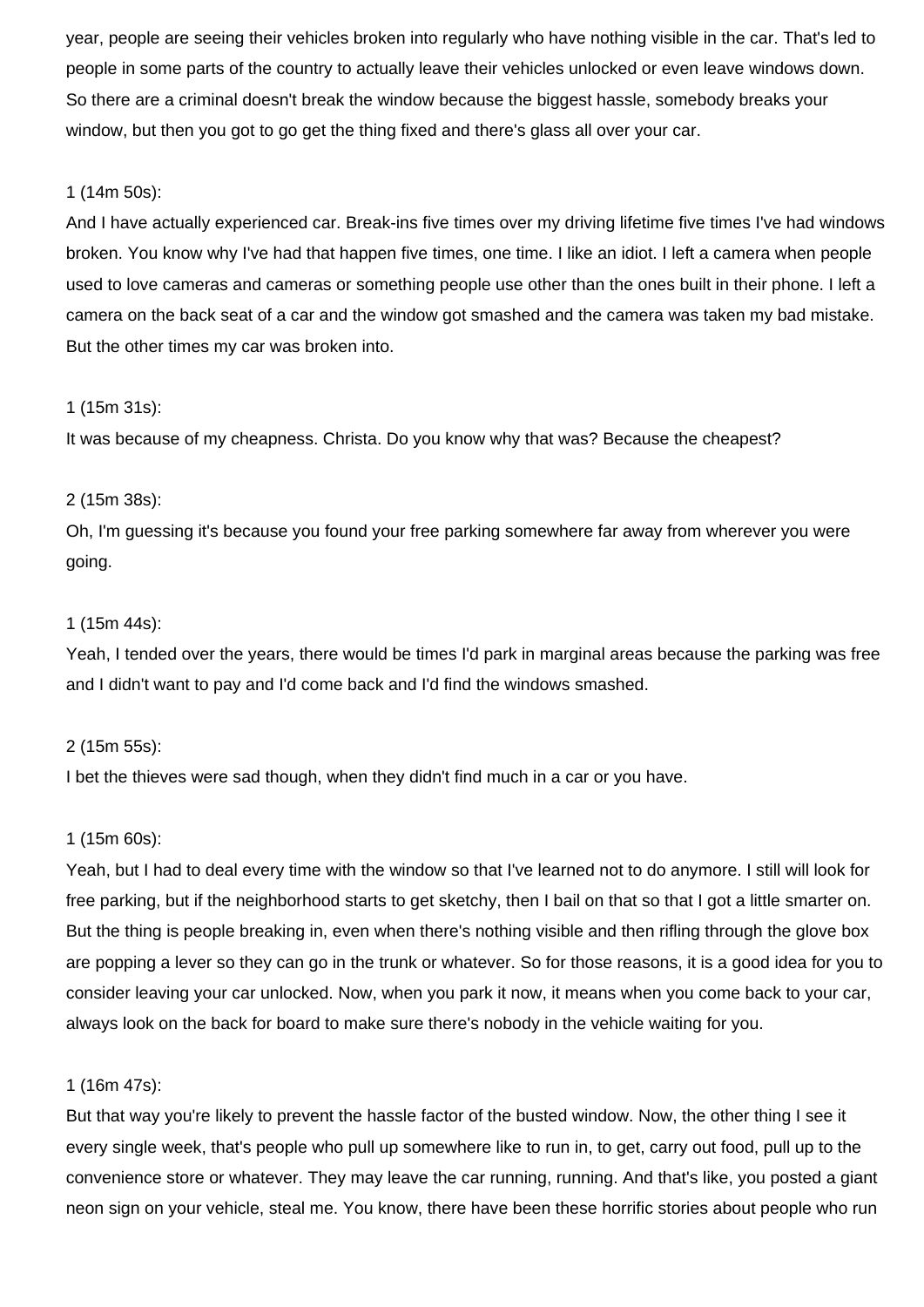in somewhere, leaving a kid and a car seat, and then the criminal hops in steals the car.

### 1 (17m 35s):

And then not only is the vehicle gone. They are kids gone too. So this is not a good plan. And we talked recently about how many vehicle thefts now or because of push to start vehicles that people put their keys in the center console, forget they've done that. Turn their vehicle off, get out, walk in somewhere, come back. The vehicle is gone. So the vehicle will start with push to start with your keys in your pocket or in your purse or whatever. Don't put it in that central console where you might forget it.

# 1 (18m 17s):

And then you got the whole O of what a hassle it is when your car gets stolen. So with all that happy talk, Krista, which you got,

# 2 (18m 28s):

What Kathleen says, my only debit card is through Schwab. I use this card during overseas travel for the benefits. It provides the Schwab have more consumer protection features than a regular bank debit card. I've requested an ATM card, but I'm told that it's not offered. Thank you for addressing my question. Yeah.

# 1 (18m 46s):

So I'm in the same situation as you. I carry the Schwab card because pre pandemic and soon post pandemic, I loved to travel outside the United States. Now I will resume that. And the beauty of the Schwab card is they absorb all ATM junk fees. When you use anybody's a TM anywhere in the United States or anywhere in the world, unlimited number of transactions. Schwab has a very good, a written series of protections for us account holders, protecting you against fraud. And over the years, I've not heard any complaints from anyone that Schwab let them down.

# 1 (19m 32s):

When there was fraudulent activity involving the Schwab debit card, ATM's people don't use much anymore. In fact, the number of questions we hear and problems we hear about ATM's have really fallen off the charts. They're not even a factor anymore because so seldom do people use a TMS anymore,

# 2 (19m 56s):

And you always say, make sure you set your daily limits right on how much the card can be used for cash and for spending.

# 1 (20m 3s):

Yeah. And you can with many debit cards, I don't know if this works with a Schwab when you can set it up where it doesn't work, what they call a point of sale and then only will work at an ATM. So even if it has a piece of trash fake visa or fake MasterCard logo on it, you still are not at risk for somebody shopping, Willy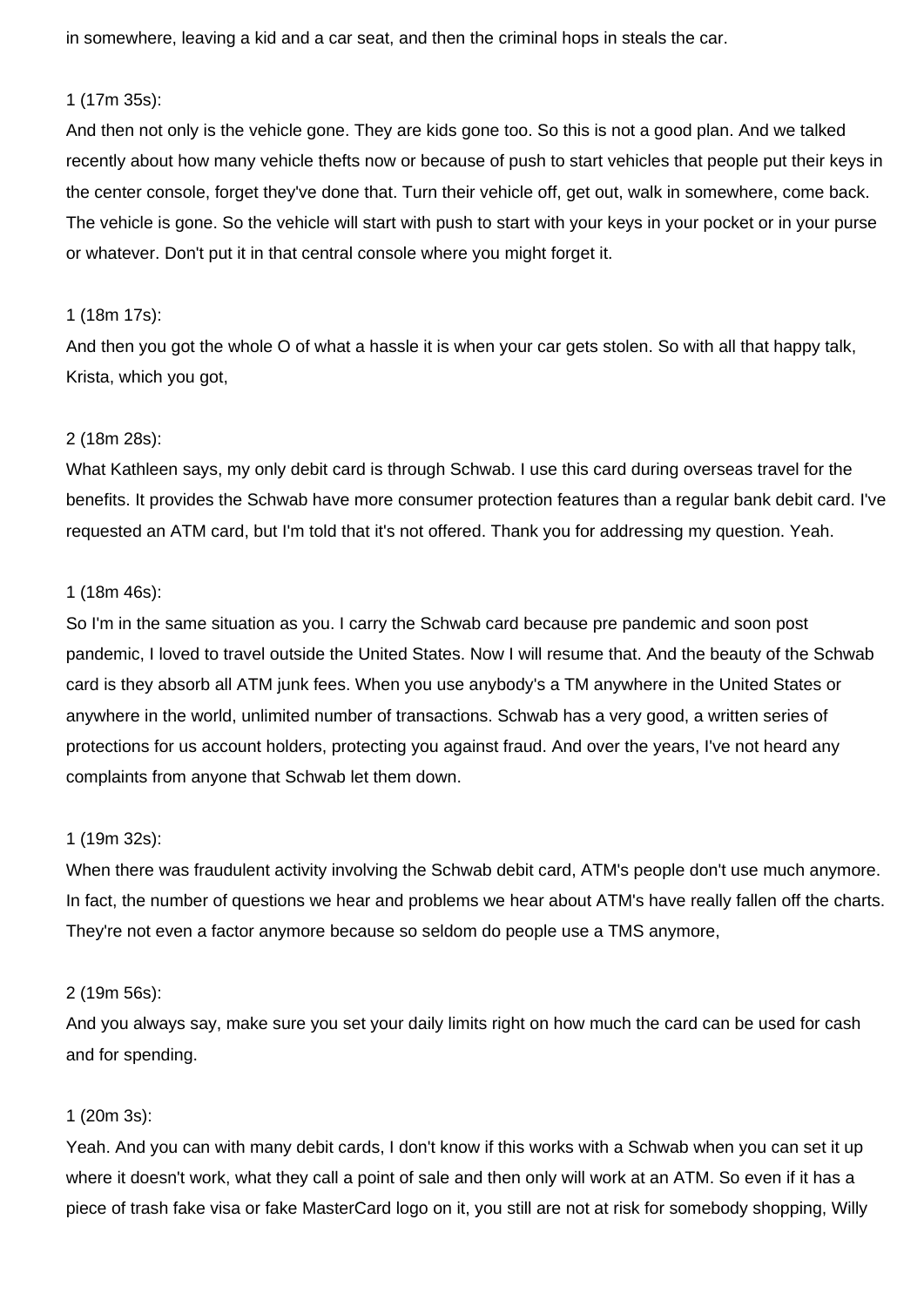nilly on it. If you can block using it at point of sale.

#### 2 (20m 32s):

Well, you can also just set the limit to zero one point of sale. Yeah. Either way. Okay. All right. Another kind of travel related Joan in New York says thank you for your service to the public without political bias. Just helpful information. Second, now that those who love travel will be receiving their COVID vaccination. We are feeling better about it. Since you were in the travel business, it would be great for us. If your listeners, for you to have a Podcast with just travel information, informing us on the re-entry safe places to start our travel adventures again, et cetera.

### 1 (21m 8s):

That's a great idea. I've been thinking about just in the last week, I've been reading all these stories that bookings, or going up a whole lot for a adventure kind of travel leisure kind of travel as more and more people get their second vaccination. And there are a lot of people who just love travel like I do. And so why don't we do that? Why don't we do a podcast just about how you re-enter the travel world and the gotchas to watch for?

### 2 (21m 44s):

Absolutely. And John in California says my daughter has \$20,000 saved up. And in two to three years, she'll buy a house. What should she do with the money until then

### 1 (21m 54s):

Dullsville DOLs, Vill Dullsville. She is going to buy a house in the next couple of years, two or three years. All she can do with it is to preserve it right now, the best you're going to earn on savings as about half a percent, you just suck it up and earn like nothing on the money, because the more important thing is she's doing a great job building up this money to buy her home. And that's the key thing. She can't worry that much in a short cycle on what that money will generate as it's in a parking space, waiting to be used for the home, because any form of investing is too risky.

### 1 (22m 35s):

When you are looking out just to a couple of years

### 2 (22m 38s):

And Benson in Connecticut says I'll be relocating to Delaware to begin my residency training four years of training, my wife and I are contemplating whether to buy or rent. Our combined salary would be approximately \$150,000 for the next four years. We're also expecting a newborn this summer after which my in laws would be spending significant time with us. So we're looking for a three bedroom, two baths. Do you think it would be wise to buy or rent for just for years? What are your thoughts on the physician Mortgage option? I also forgot I have \$250,000 of student loans. Medical school is expensive. My wife is debt free. I